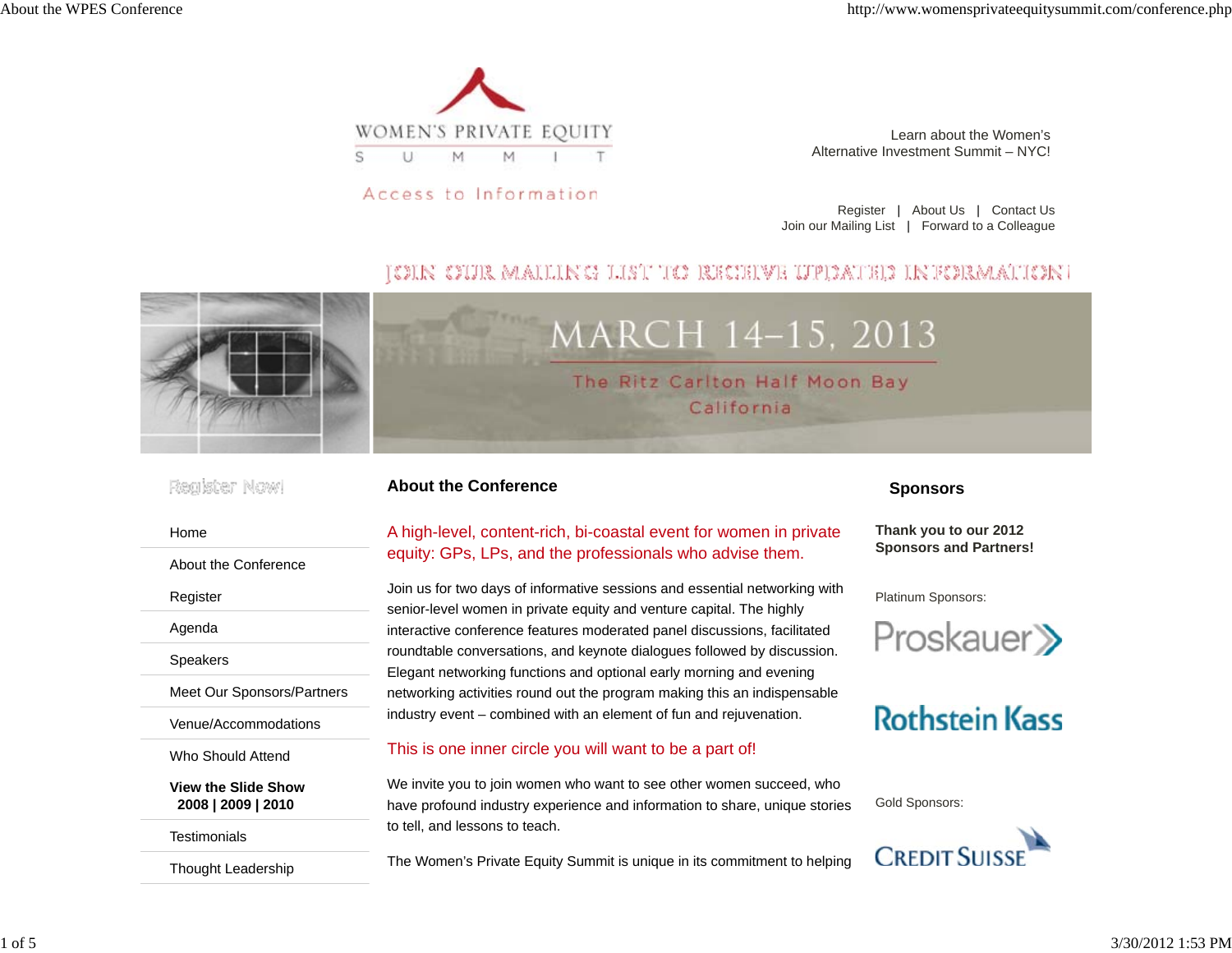Become a Speaker Become a Sponsor Press ReleasesMedia Coverage About UsContact UsAll EventsJoin our Mailing List Forward to a Colleague

Follow us on Twitter

women build networks and to promoting the advancement of women in private equity, venture capital, and alternative investing in general. A sub-text of the event is mentoring women coming up the ranks. This event is designed to help women advance to the next level of power in the private equity industry.

The content-rich program features high profile keynote speakers: pioneering women in private equity and venture capital and top limited partners who will provide insight into the changing private equity industry, implications for how you do business, and strategies to achieve success. The Summit offers numerous opportunities to network with your peers, partners, and competitors while keeping up with fund-raising, investment, and deal flow trends.

#### Only one thing is important – Get the deal done!

Contacts and friendships made here will become part of your trusted network to rely on when getting your firm's next deal done. The relaxed, informal environment of a hotel spa location stimulates discussion, facilitates learning, and fosters networking, collaboration, problem solving, and trust building.

Grab the chance to catch up, in person, with your existing bi-coastal network, make new connections, and advance your firm — and your place — in the industry.



Silver Sponsors:





Exhibitor:



Educational Partners:





Official Style Partner: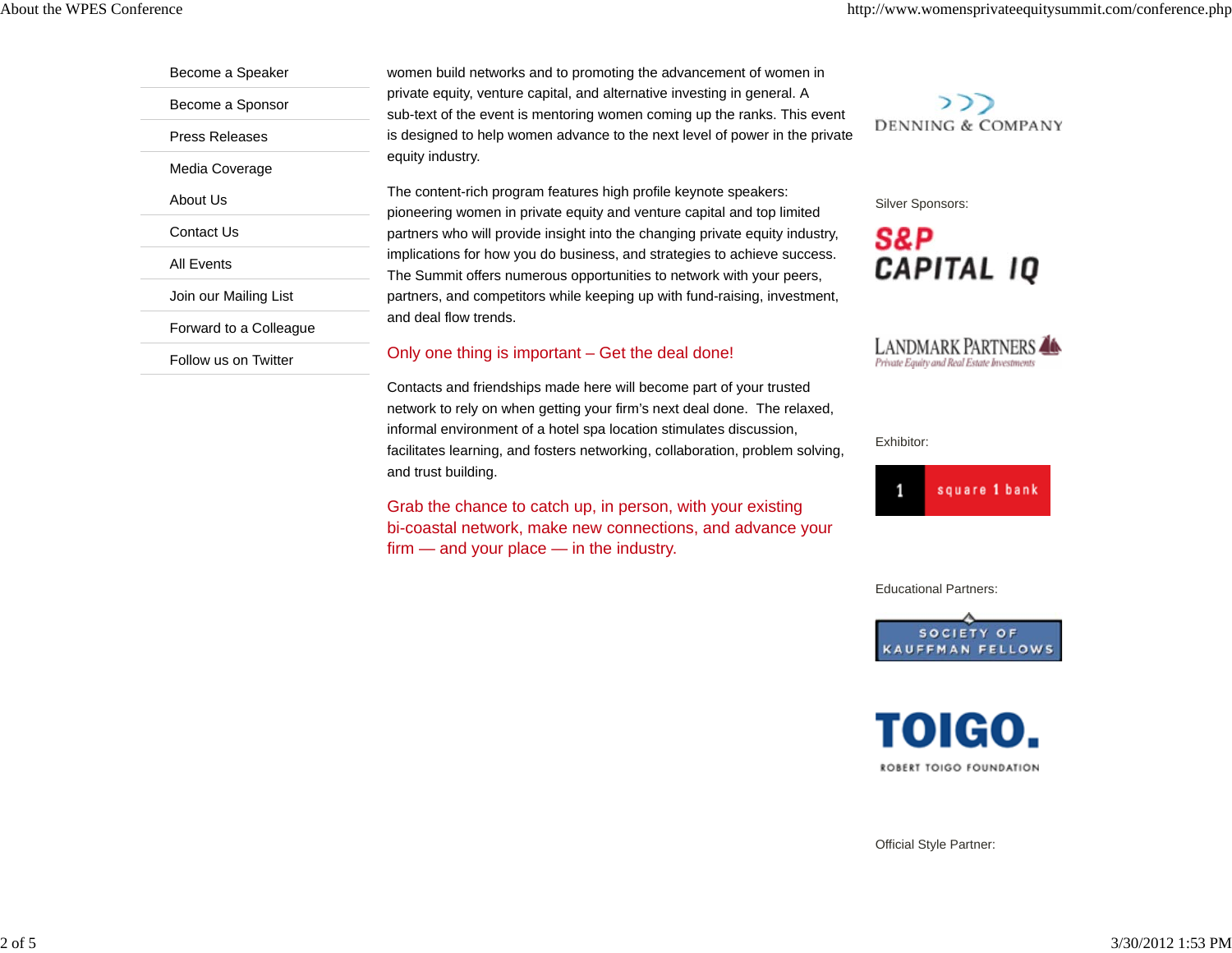# **KAL RIEMAN**

Official Fitness Partner:

Sweaty Betty :

Supporting Organization:



Collaborative Partner:



Supporting Associations:



The Global Mark of Distinction in Albert



3 of 5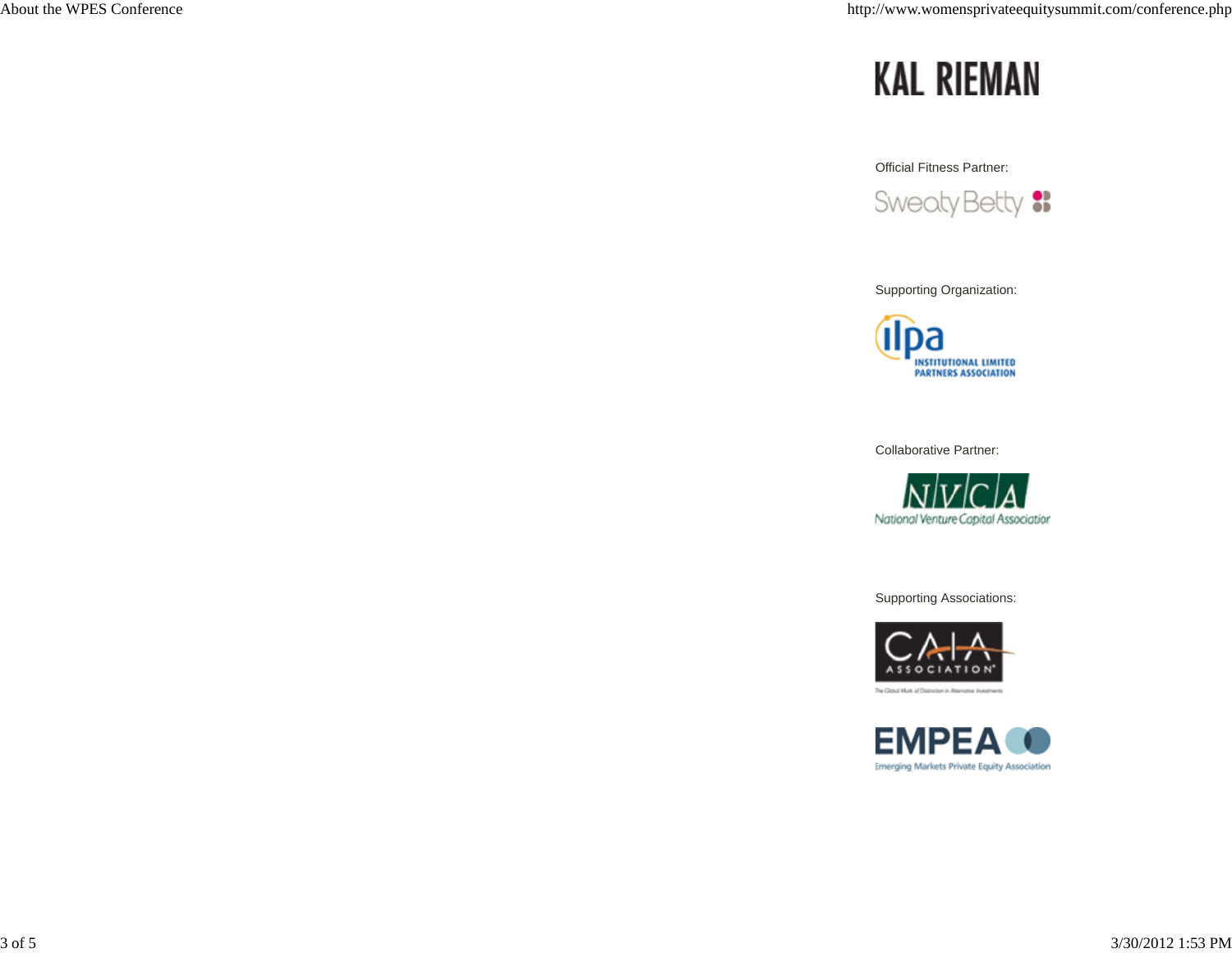

Media Partners:





## **Buyouts**

**DOWJONES** Private Equity & Venture Capital





HEDGECONNECTION